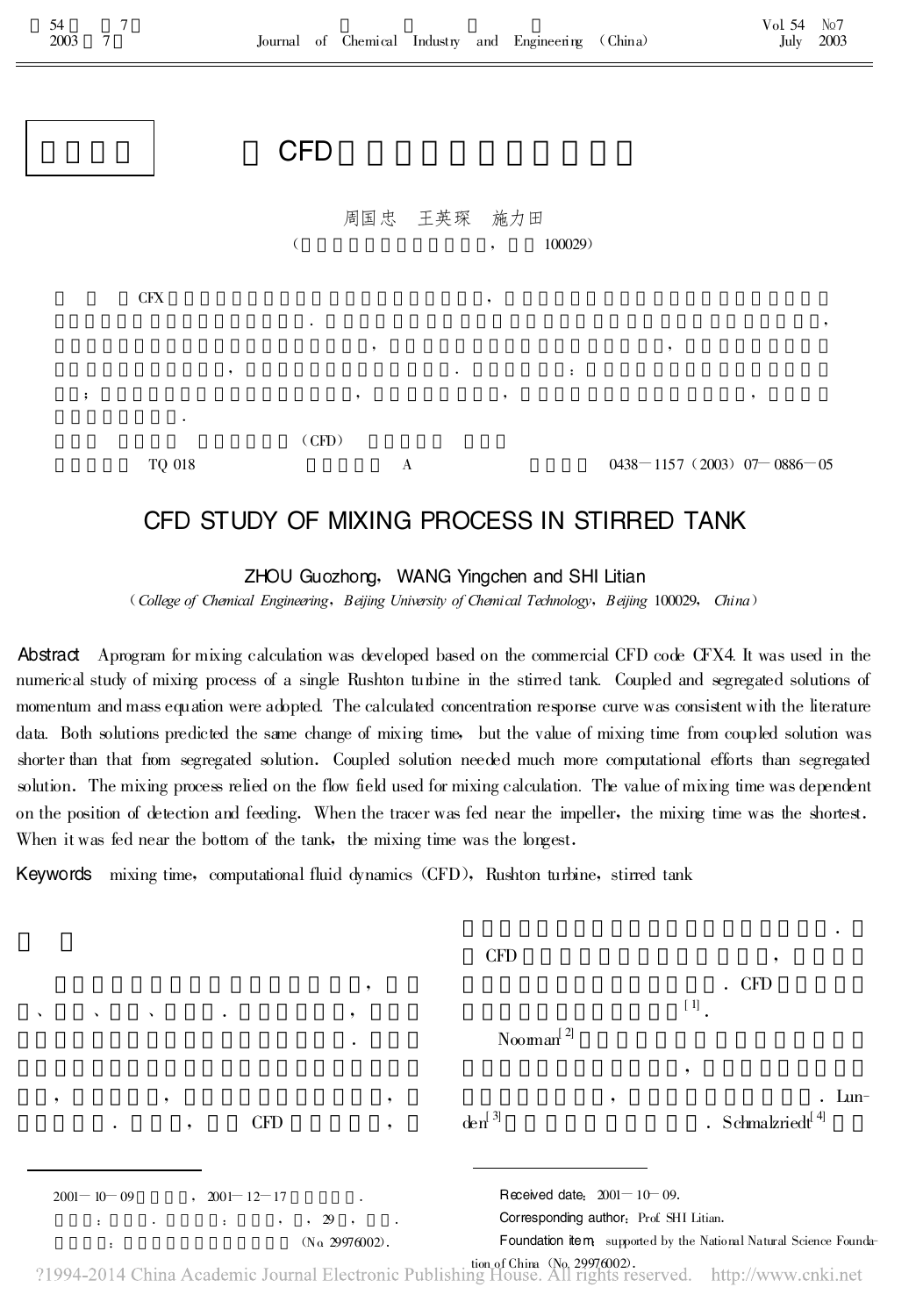

$$
\frac{\partial c}{\partial t} + \frac{\partial}{\partial z}(uc) + \frac{1}{r} \frac{\partial}{\partial r}(wc) + \frac{1}{r} \frac{\partial}{\partial \theta}(wc) = \frac{\partial}{\partial z} \left( D_{\text{eff}} \frac{\partial c}{\partial z} \right) \n+ \frac{1}{r} \frac{\partial}{\partial r} \left( r D_{\text{eff}} \frac{\partial c}{\partial r} \right) + \frac{1}{r} \frac{\partial}{\partial \theta} \left( \frac{D_{\text{eff}}}{r} \frac{\partial c}{\partial \theta} \right) + S_c \nS_c \qquad ; \quad D_{\text{eff}} \qquad ,
$$
\n
$$
D_{\text{eff}} = \frac{v_{\text{eff}}}{S c}, \quad S c \qquad \text{Schmidt} \qquad , \quad v_{\text{eff}} \qquad ,
$$



Fig.1 Position of feeding and detecting



Fig.2 Grid in stirred tank

2.2

,

CFX 4.4.

.

. ,

## 2

2.1

 $\overline{4}$  $T = 0.5 \text{ m}, \qquad H = T,$  $T/10$ , 0.008 m.  $D = T/3$ ,  $C = T/3$  . 120  $r \degree \text{min}^{-1}$ .  $U_{\text{tip}} = 1.05 \text{ m}$  $^{\circ} \mathrm{s}$  $^{-1}$ Reynolds  $Re=5.56\times10^4$ . , . . . . . . . . . . . . . . . . . . 1 . . . . . . . . . . . 1 P1, P2, P3 I1, I2, I3 . . . 2 , 39 $\times$  36  $\times$  60 ( $r \times \theta \times z$ ), 78921  $10 \times 9$ . , . , . , 95 %  $(\theta_{95})$ . (USER SCALAR), , and the contract of  $6\,$  $1.0, 0.$ .  $\hspace{.15cm} \hspace{.15cm} ; \hspace{.15cm} \hspace{.15cm} \hspace{.15cm} ; \hspace{.15cm}$  $2 \left( \frac{1}{2} \right)$  $\sim$  , and the set of  $\sim$  , and the set of  $\sim$ , and the set of the set of the set of the set of the set of the set of the set of the set of the set of the set of the set of the set of the set of the set of the set of the set of the set of the set of the set of the se

?1994-2014 China Academic Journal Electronic Publishing House. All rights reserved. http://www.cnki.net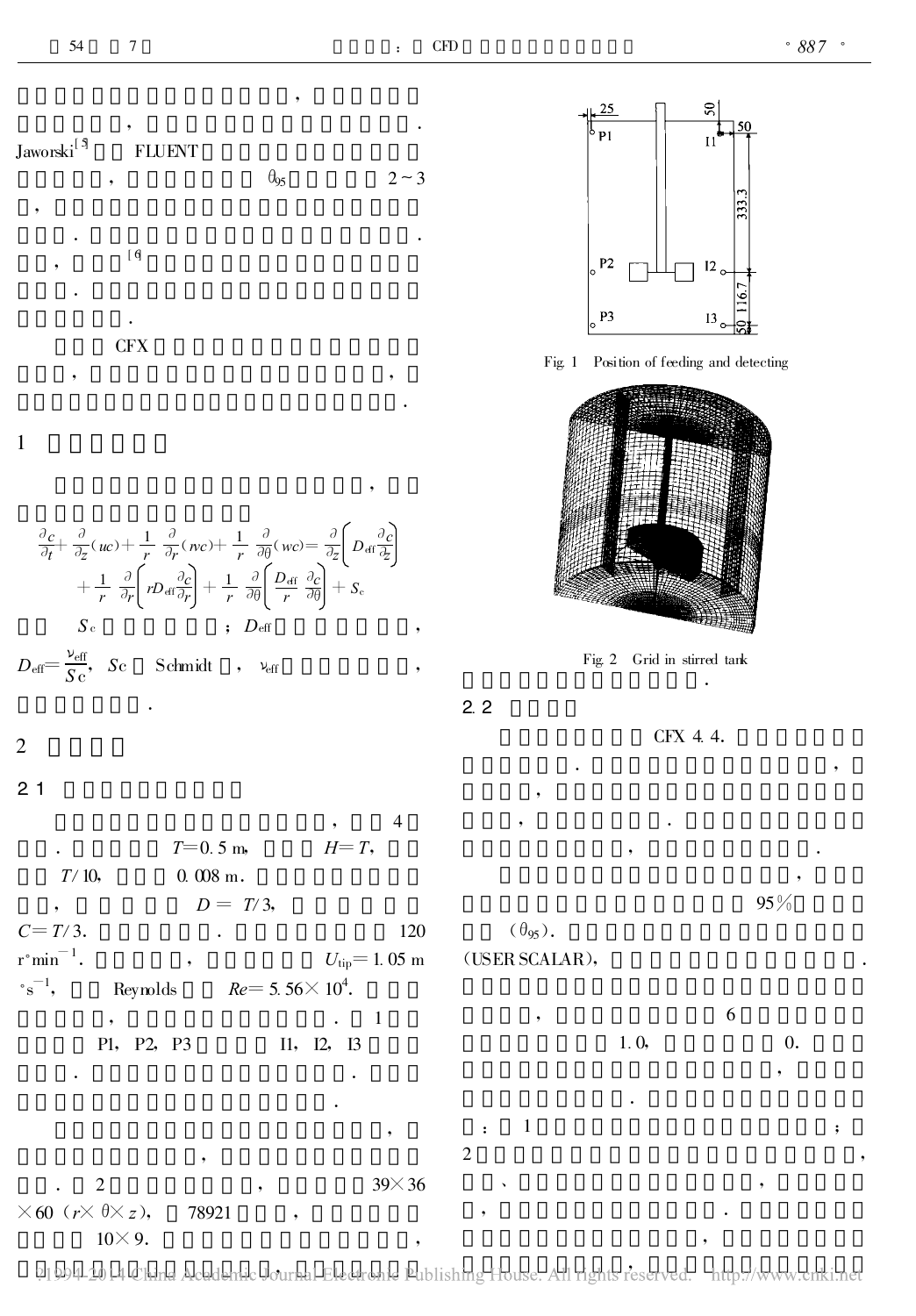, ,

|                |                           |                      |                                                                                 |                     | $\overline{2}$<br>$\mathfrak s$ |               | $k\text{-}\!\epsilon$           |               | RNG $k\text{-}\!\epsilon$              |
|----------------|---------------------------|----------------------|---------------------------------------------------------------------------------|---------------------|---------------------------------|---------------|---------------------------------|---------------|----------------------------------------|
|                | RNG $k\text{-}\!\epsilon$ | $\ddot{\phantom{a}}$ | $\bullet$                                                                       | $k$ - $\varepsilon$ |                                 |               |                                 |               |                                        |
|                |                           |                      |                                                                                 |                     |                                 |               | $\bullet$                       |               |                                        |
| $\mathfrak{Z}$ |                           |                      |                                                                                 |                     |                                 |               |                                 | P1, P3        | RNG $k-\epsilon$                       |
|                | $\overline{3}$            |                      | $\rm{I}1$                                                                       |                     |                                 |               | $k\text{-}\!\epsilon$           |               | $\ddot{\phantom{0}},$                  |
|                |                           |                      |                                                                                 |                     | $\mathbf{P2}$                   |               | , $k$ -ε                        |               |                                        |
|                |                           |                      |                                                                                 |                     | RNG $\,k\text{-}\varepsilon$    |               |                                 |               |                                        |
| $\,1\,$        |                           |                      | $\sqrt{2}$                                                                      | $\colon$            | $\sqrt{6}$                      | $\mathfrak 3$ |                                 |               |                                        |
|                |                           |                      | $\ddot{\phantom{0}},$<br>$\overline{\mathcal{L}}$                               |                     |                                 |               |                                 |               |                                        |
|                |                           |                      |                                                                                 | $\theta_{95}$ .     |                                 |               |                                 |               |                                        |
|                |                           |                      |                                                                                 |                     | $\;$ I1                         | , P1          |                                 |               | P2<br>$\bullet$                        |
|                |                           |                      | $\sqrt{2}$                                                                      |                     | $\mathbf{P3}$                   |               | $\overline{\phantom{a}}$        |               | $\mathbf{P}1$                          |
|                |                           | $\mathbf{1}$         |                                                                                 |                     | $\;$ I1                         | ٠             |                                 |               |                                        |
|                |                           |                      |                                                                                 |                     |                                 |               |                                 |               |                                        |
|                |                           |                      |                                                                                 |                     |                                 |               |                                 |               |                                        |
|                |                           |                      |                                                                                 |                     |                                 |               |                                 |               |                                        |
|                |                           |                      | $2.2$<br>$\sqrt{2}$                                                             |                     | , P2                            |               | $\mathbf{P}1$<br>, $\,$ P2 $\,$ | $\mathbf{P3}$ | $\ddot{\phantom{0}},$<br>$\mathbf{P}1$ |
|                |                           |                      |                                                                                 | $\bullet$           | $\mathbf{P3}$                   |               |                                 |               |                                        |
|                |                           | $1\sim2$             |                                                                                 |                     |                                 |               |                                 |               |                                        |
|                |                           |                      |                                                                                 | $\sqrt{2}$          |                                 |               | I3                              |               | $\ddot{\phantom{a}}$                   |
|                |                           |                      | $\text{Schmalzried}^{\left[\,4\right]}\text{ , Jaworski}^{\left[\,5\right]}\,.$ |                     |                                 | $\mathbf{I2}$ | $\overline{\phantom{a}}$        |               | $\rm{I}1$<br>$\ddot{\phantom{0}},$     |
| ,              |                           |                      |                                                                                 | ,                   |                                 |               |                                 |               |                                        |
|                |                           |                      | $\sqrt{2}$                                                                      |                     |                                 | $\bullet$     |                                 |               |                                        |
|                |                           | $\,{}^{\circ}\,$     |                                                                                 |                     |                                 |               |                                 |               |                                        |



The Structure of tracer at different times reserved. http://www.cnki.net/<br>Tournal Electronic Publishing House. All rights reserved. http://www.cnki.net/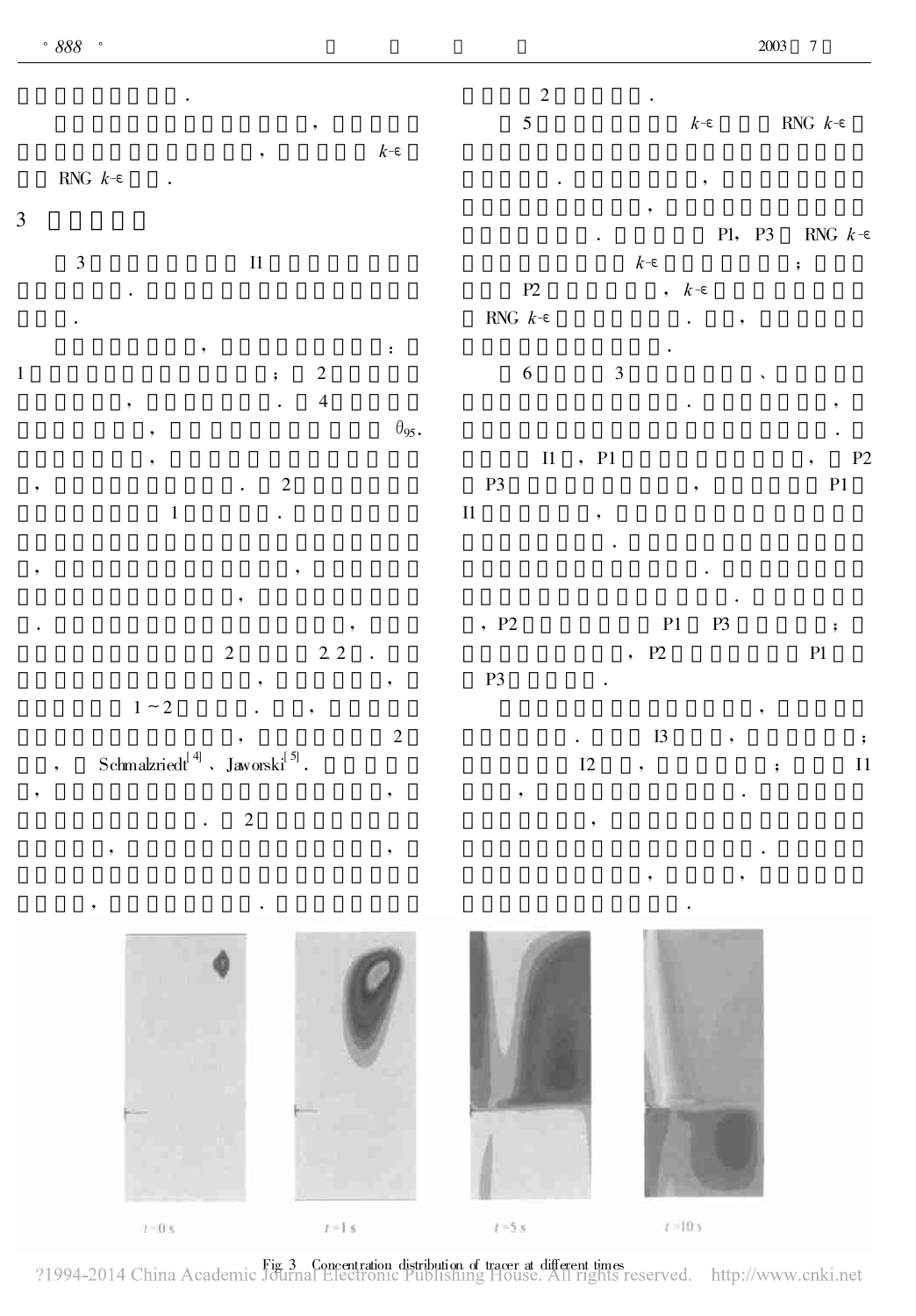4





computational methods (feeding position is I1)











?1994-2014 China Academic Journal Electronic Publishing House. All rights reserved. http://www.cnki.net